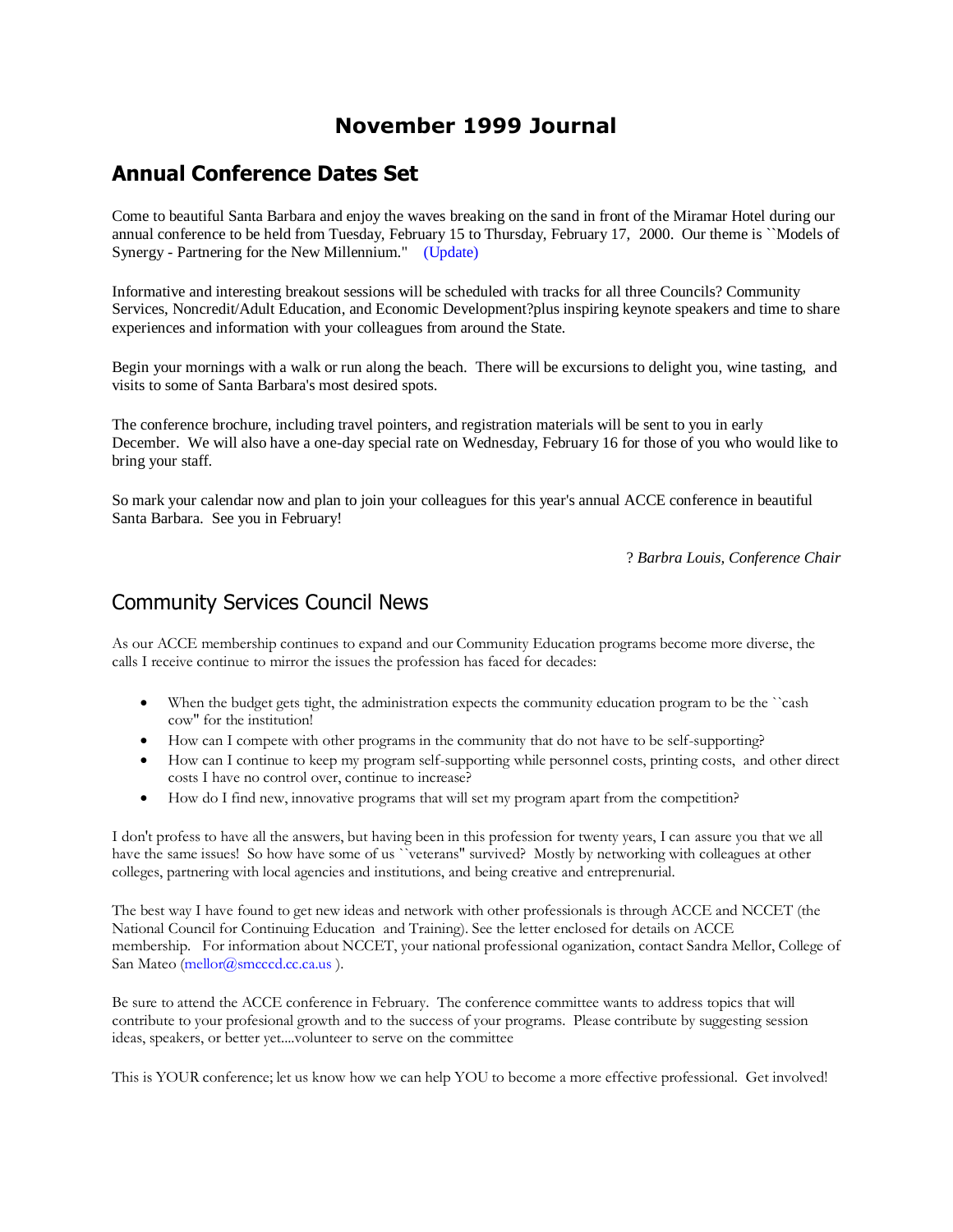*?Sandra Rickner, Irvine Valley College*

# **President's Letter**

I recently attended a meeting in San Diego of the San Diego Adult Administrators Association (SAAA). This is an organization of K-12 and community college adult and noncredit administrators who meet regularly to share information and to provide an open forum for administrators of both systems to discuss relevant issues in San Diego County.

One of our members whose district is part of the California Regional Resource Centers alerted us to the issues around the upcoming United States Census 2000. In the last census taken a decade ago, apparently many of our adult students were not counted and should have been. For this census, we must make a full effort to have them included. Following is the exact text of a flyer we received and places where teachers may request packets of information for their students:

**Census 2000 will be taken in April of 2000. This is an important time for adult educators to inform their students of the need to collect information to assist**

**government and communities in the planning of programs and services for future funding. Census 1990 was severely lacking data on the adult education population.**

**The California Regional Resource Centers will provide packets of information for teachers to instruct their students on the importance of the next Census to be mailed April 1, 2000. These packets are in limited supply and can be ordered at no charge through your Regional Resource Center.**

Here is a list of the Centers:

Baldwin Park Adult and Community Education 13307 Francisquito Baldwin Park, CA 91706 Contact: Margie Parulan [mparulan@bpace.k12.ca.us](mailto:mparulan@bpace.k12.ca.us) (626) 939-4281/FAX (626) 939-4569

Los Angeles Mid-City ABE Ctr. 1520 Cambria St. Los Angeles, CA 90017 Contact: Judy Griffin [griff01@lausd.k12.ca.us](mailto:griff01@lausd.k12.ca.us) (213) 483-5256/FAX (213) 413-1356

Merced Adult School 50 East 20th Street Mail: P.O. Box 3707 Merced, CA 95344-3707 Contact: Tina Fredette [tfredette@muhsd.k12.ca.us](mailto:tfredette@muhsd.k12.ca.us) (209) 385-6545/FAX (209) 385-6430

Metropolitan Adult Education Program 760 Hillsdale Avenue, Room 1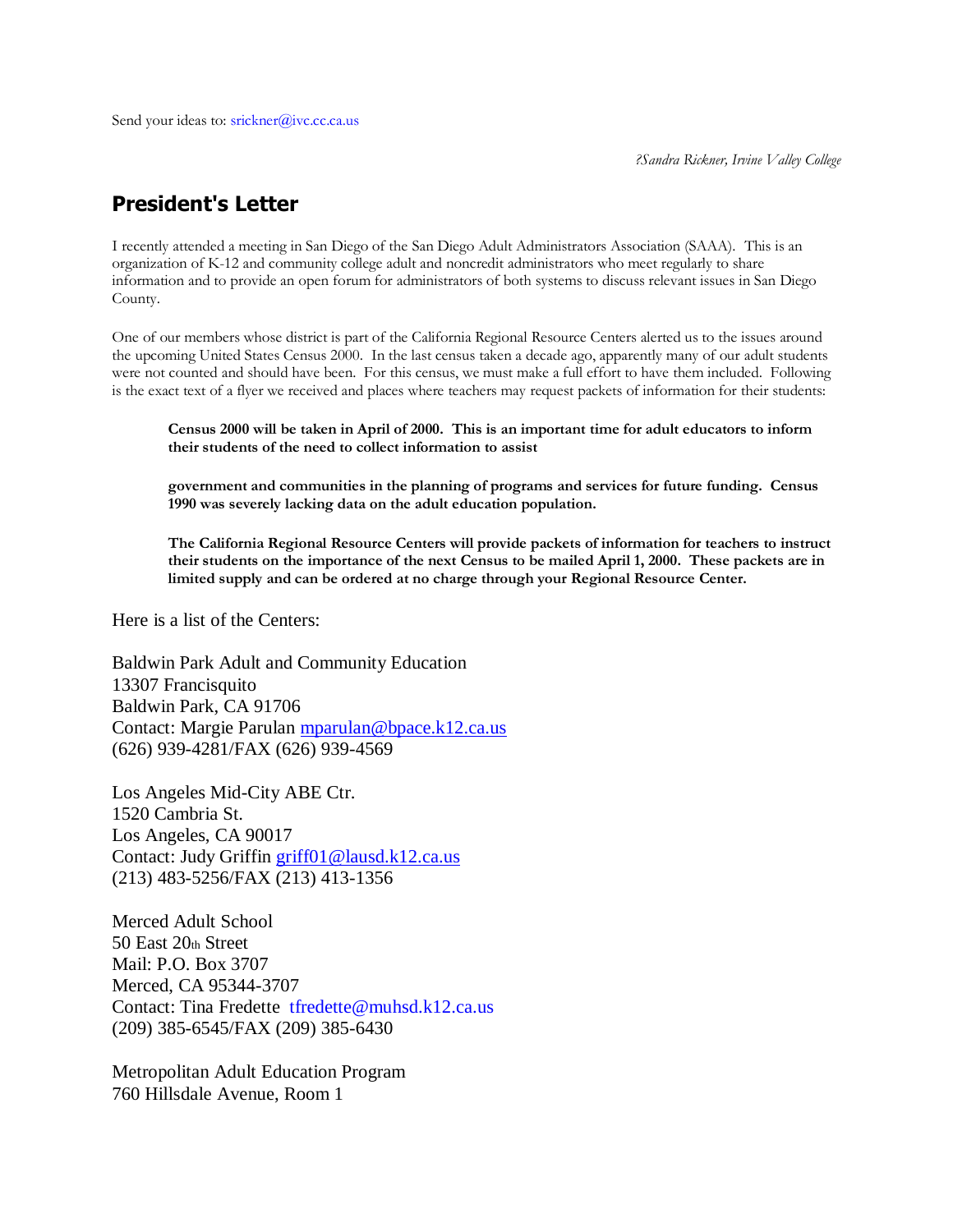San Jose, CA 95136 Contact: Nancy Arnold [narnold@metroed.net](mailto:narnold@metroed.net) (408) 723-6450/FAX (408) 723-6449

Northern California Literacy Resource Center 420 East Laurel #B Willows, CA 95988 Contact: Susan Domenighini [susandom@sunset.net](mailto:susandom@sunset.net) (530) 934-9656/FAX (530) 934-9657

Santa Ana College, School of Continuing Education 2900 W. Edinger Santa Ana, CA 92704 Contact: Karen Dennis [kdennis@primenet.com](mailto:kdennis@primenet.com) (714) 564-5100/Fax (714) 434-7920

Sacramento Regional Resource Center/ Sacramento City U.S.D. 331 J St., Suite 180 Sacramento, CA 95814 Contact: Trish Kerns [tkerns@jps.net](mailto:tkerns@jps.net) (916) 557-1150/FAX (916) 557-1149

Sweetwater Regional Resource Center Adult Resource Center 458 Moss Street Chula Vista, CA 91911-2896 Contact: Alice Hurley [hurley@sdcoe.k12.ca.us](mailto:hurley@sdcoe.k12.ca.us) (619) 691-5624/FAX (619) 425-8728

I hope this information is helpful to you and that as many of our students as possible will be counted. The Regional Centers and their staffs will provide valuable information that can be shared with your students.

--Ray Ramirez, San Diego College

## **Noncredit/Adult Education**

## **Council News**

I am sure I don't need to tell any of you that the one thing looming in all of our minds is how to keep our programs solvent with our current revenues. After a series of bills that were authored by Denise Ducheney passed through the Legislature only to be vetoed by two Governors, we are really in a quandry. We have been told by Patrick Lenz, Chief Financial Officer in the Chancellor's Office, that we need to support the Joint Boards Task Force recommendations to work cooperatively with K-12 adult educators to find a level of funding that will work for both systems. We were given that message last year and that gave the Chancellor's staff license to not support a Budget Change Proposal that was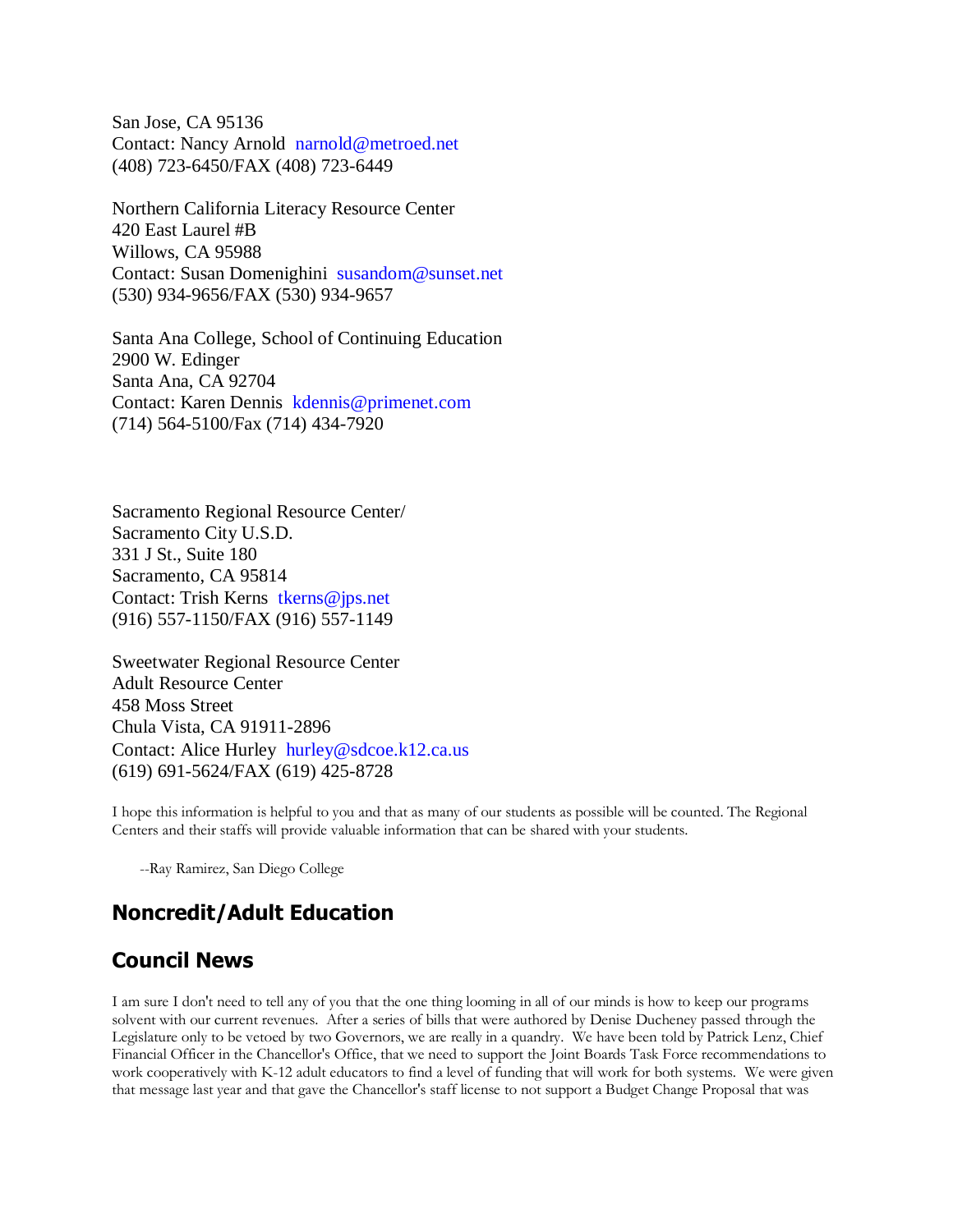presented through Consultation to increase funding for Noncredit programs and we are hearing the same message this year.

Chancellor Phil Day from San Francisco has been circulating a proposal to provide a short-term solution to our funding problems (most of you have probably heard of his proposal from your CEO who undoubtedly received a memo from Day explaining what he hoped to achieve). Through the Chancellor's Funding Formula Task Force, Phil Day worked his proposal to improve Noncredit revenues in the 2000-2001 budget. Unfortunately, however, when the item was heard at the most recent Board of Governors meeting, the proposal received only mild support. Although I was unable to attend the Board of Governors meeting last week and can only rely on hearsay, it appears that the Chancellor was less than enthusiastic about the proposal. Apparently he indicated that there was a \$15M proposal to support credit equalization and that since Noncredit was only 10% of the total program, there needed to be a great deal of explanation to garner support for a proposal for Noncredit equalization that would also have a \$15M price tag.

At some point we need to apply pressure to Tom Nussbaum to change his position to one of support. I believe that the only way to accomplish this is through the system's CEOs. I urge you to talk to your President or Superintendent and inform them of Nussbaum's lack of support for these programs that are of vital importance to our communities and also to our colleges.

If you need information regarding Phil Day's proposal, please contact me and I will send you a copy of the memo that Phil sent to many CEO's. Since this proposal is only for a short-term solution to our funding problem, it is in no way conflicting with the Joint Boards Task Force recommendation to find a permanent joint solution to the problem. That joint solution is most likely several years off.

In keeping with this, at the meeting of the Joint Boards Committee Work Group last week, both K-12 and community college participants agreed to support the work of either segment in raising their revenue limit pending a long-term solution that hopefully will be forthcoming.

#### **-Lani DeVincentis, Glendale College**

## **Economic Development**

## **Council News**

Everyone is interested in partnerships these days. Many want to become part of a collaborative effort that benefits all parties involved. Partnering is often an important aspect of successful economic development activities within the California Community Colleges. Rarely, if ever, can a college successfully implement a strategic economic development program alone. Partners are necessary to insure that the project is targeted, planned, coordinated, cooperative, responsive, and successful!

Talk to Kay Faulconer and Sharon Dwyer at Ventura College about their partnership projects with Ventura County. Some very interesting things that serve the needs of both the college and the community are happening in the area of workforce/economic development. Work those relationships with your counties and see how you both can benefit!

George Boodrookas of Modesto Jr. College recently shared with the Statewide Contract Education Committee about the interesting things going on in their county with their workforce development and economic development partnerships for job training. What a combination of parties at that table!

At the last CCCAOE conference, Ingrid Thompson from Mission College and Robin Carvajal from the Employee Training Institute of San Diego shared many unique projects they are involved in. Ingrid has become quite an expert at Corporate Colleges, a combination of contract education and fee-based offerings structured to meet the needs of partner